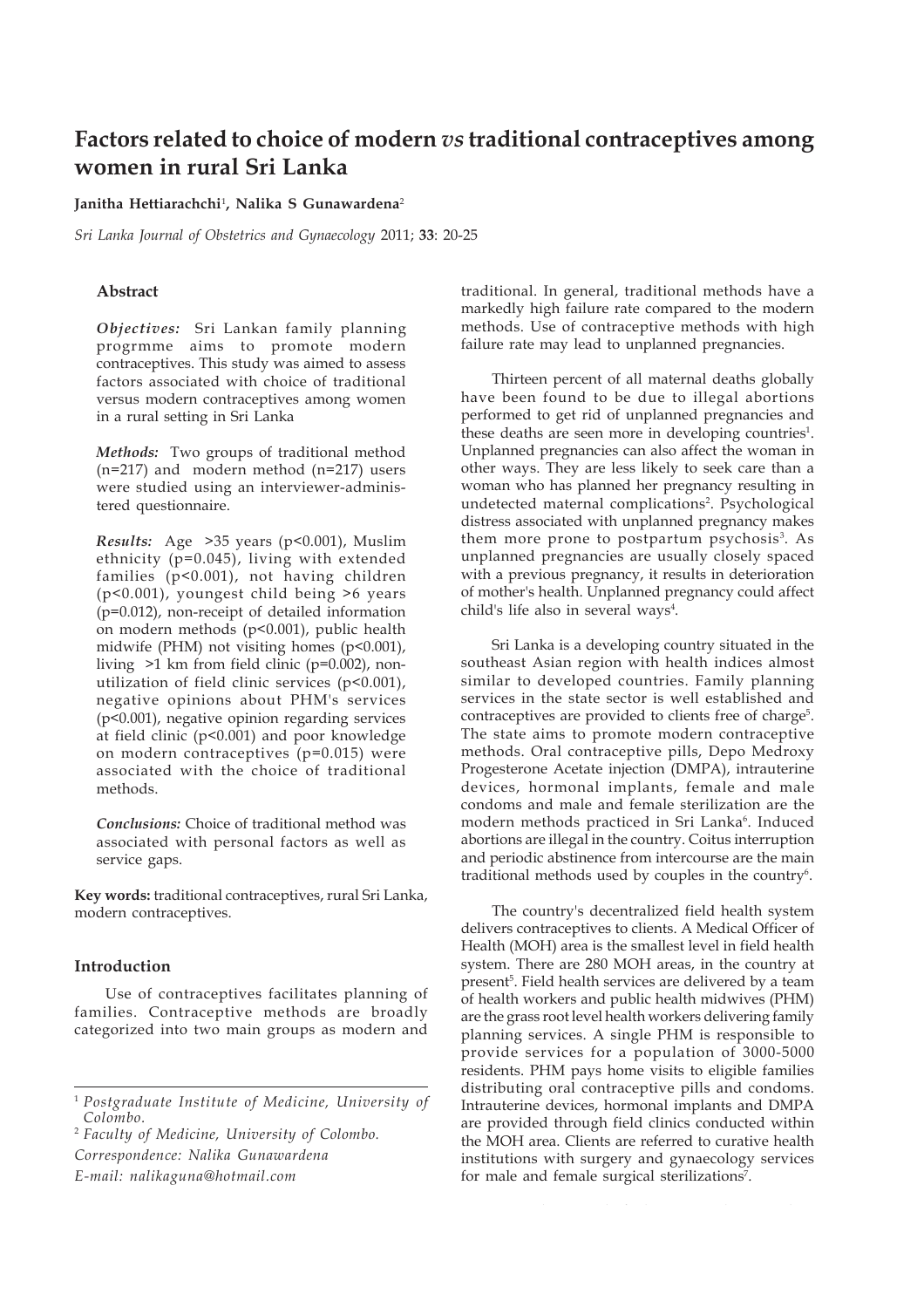Though, the family planning service delivery network in Sri Lanka is cited as one of the best in the south Asian region, among the regional countries Sri Lanka is estimated as one of the countries with high proportions (15-21%) of who rely on traditional methods<sup>8</sup>.

The Demographic and Health Surveys (SLDHS) in 2006/2007 revealed that out of 15068 married women 70.2% used contraceptives with 17% practicing traditional methods and 53.1% using modern methods. Among users, the proportion of traditional method users was 24.2%<sup>6</sup>. There is also evidence that maternal deaths as a complication of illegal abortion to get rid of unplanned pregnancies are a problem in Sri Lanka<sup>9</sup>. Of the maternal deaths in 2005, 39% were due to unplanned pergnancies $10,11$ . Septic abortions has been placed as the fourth leading cause for maternal deaths in 2005<sup>11</sup>. De Silva (1996) estimated that in Sri Lanka, the number of illegal abortions to be 125,000-175,000 each year and that seven illegal abortions take place for every 10 births<sup>12</sup>. Rural women were the majority among those who sought illegal abortions.

Despite high use of traditional contraceptives with high failure rates and evidence of adverse consequences of resultant unplanned pregnancies, factors associated with choice of traditional methods have not been studied in Sri Lanka. It is imperative that such factors need to be addressed by targeted interventions, encouraging the traditional method users to take up modern methods. The present study aimed to compare factors associated with choice of traditional and modern family planning methods among women in a rural setting in Sri Lanka.

### **Materials and methods**

We conducted a community based comparative cross-sectional study among traditional and modern contraceptive users in Haliela MOH area which is a rural setting in the Badulla district in Uva province.

We calculated the sample size which was 217 per group, based on estimates of education level of women using traditional methods and modern methods6,13. We defined a traditional user as a married woman in reproductive age who was using only a traditional method at the time of the study while a modern contraceptive user was defined as a married woman in reproductive age who was using only a modern method at the time of study. We utilized cluster sampling technique and considered rural public health midwife area or an estate as a cluster. We conducted the study in 12 clusters. In keeping with the proportion of 28 rural public health midwives areas and 12 estate public health midwives areas, we randomly selected 8 rural area clusters and 4 estate clusters to be included in the study. Eligible study units were selected by a household survey. Upon informed verbal consent, trained interviewers (first author and two other medical officers) administered pre-tested questionnaire in local language. We collected data during August 2009. Ethical clearance was obtained from the Ethics Review Committee of the Faculty of Medicine, University of Kelaniya. Statistical analysis was performed using Statistical Package for Social Sciences (SPSS) version 12.0.

### **Results**

The overall response rate was 98.2% (426/434). The response rate among modern method users and traditional method users were 97.6% (212/217) and 98.6% (214/217), respectively.

Comparison of socio-demographic characteristics of traditional and modern contraceptive users are shown in Table 1. A significantly higher proportion of those aged 35 years and above (p<0.001), Muslim nationality (p=0.045), living in an extended family (p=0.001) were using traditional methods.

Comparison of traditional and modern contraceptive users by reproductive health related factors are shown in Table 2. Women with no children at the time of survey (p=0.001) and whose youngest child's age was  $>6$  years (p =0.012) had chosen traditional family planning methods over modern methods.

A significantly higher proportion of women who had not received detailed information regarding modern methods (p=0.011), who have never been visited at homes by the PHM (p<0.001), who had negative opinion about services of PHM (p<0.001), whose residences were >1km from the field clinic (p=0.002), who had never utilized field clinic services (p<0.001), those with negative opinion about services at field clinic (p<0.001) were in favour of traditional methods than modern methods (Table 3).

We assessed knowledge of modern methods based on a score (range of marks maximum – 23 minimum – 0) obtained for a set of questions. We categorized women into three levels of knowledge (Good – > 18 marks, Average – 13 to 17 marks, Poor – <13marks) based on their average scores (Table 4). A higher percentage of traditional method users (30.4%) had poor knowledge on modern methods compared to modern method users  $(18.9\%)$  (p=0.015).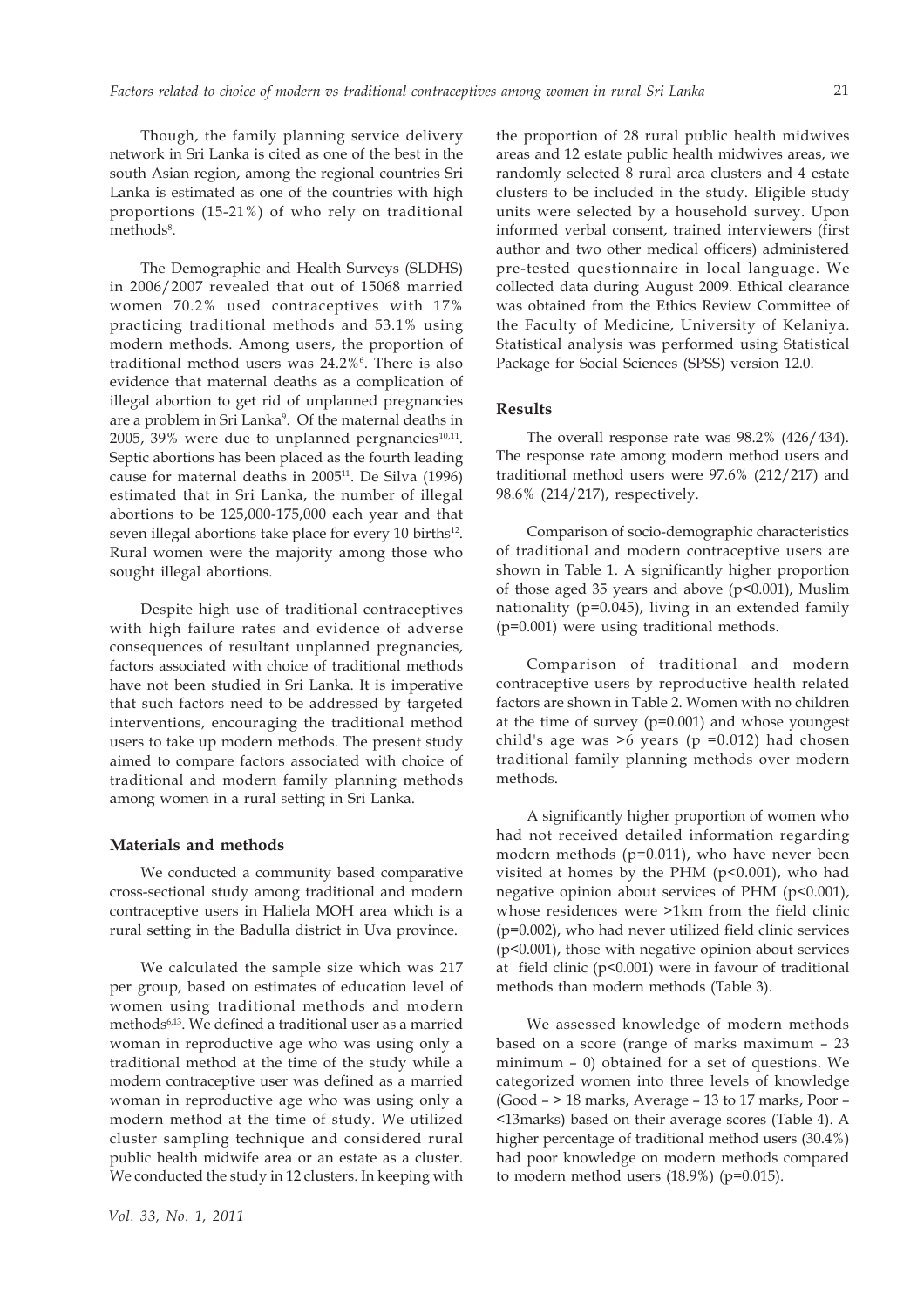| Characteristic                                                                                                                 | Modern methods |      | Traditional methods |      | Significance           |
|--------------------------------------------------------------------------------------------------------------------------------|----------------|------|---------------------|------|------------------------|
|                                                                                                                                | No.            | %    | No.                 | $\%$ |                        |
| Woman's age                                                                                                                    |                |      |                     |      |                        |
| <35 years                                                                                                                      | 153            | 72.2 | 119                 | 55.6 | $X^2 = 15.582$         |
| >35 years                                                                                                                      | 59             | 27.8 | 95                  | 44.4 | $df = 1$ , p < 0.001   |
| Occupation                                                                                                                     |                |      |                     |      |                        |
| House wife                                                                                                                     | 145            | 68.4 | 132                 | 61.7 | $X^2 = 2.111$          |
| Others occupations                                                                                                             | 67             | 31.6 | 82                  | 38.3 | $df = 1$ , $p = 0.146$ |
| Nationality                                                                                                                    |                |      |                     |      |                        |
| Muslims                                                                                                                        | 20             | 9.4  | 34                  | 15.9 | $X^2 = 4.007$          |
| Others                                                                                                                         | 192            | 90.6 | 180                 | 84.1 | $df = 1$ , $p = 0.045$ |
| <b>Education level</b>                                                                                                         |                |      |                     |      |                        |
| Up to G.C.E. $O/L$                                                                                                             | 141            | 66.5 | 124                 | 57.9 | $X^2 = 3.323$          |
| G.C.E. O/L and above                                                                                                           | 71             | 33.5 | 90                  | 42.1 | $df = 1$ , $p = 0.068$ |
| Family type                                                                                                                    |                |      |                     |      |                        |
| Nuclear family                                                                                                                 | 126            | 59.4 | 92                  | 43.0 | $X^2$ = 11.524         |
| Extended family                                                                                                                | 86             | 40.6 | 122                 | 57.0 | $df = 1$ , $p = 0.001$ |
| <b>Monthly income</b>                                                                                                          |                |      |                     |      |                        |
| <rs.10000 (usd="" 100)<="" td=""><td>93</td><td>43.9</td><td>102</td><td>47.7</td><td><math>X^2 = 0.618</math></td></rs.10000> | 93             | 43.9 | 102                 | 47.7 | $X^2 = 0.618$          |
| $>$ Rs. 10000 (USD 100)                                                                                                        | 119            | 56.1 | 112                 | 52.3 | $df = 1$ , $p = 0.432$ |

**Table 1. Comparison of frequency distributions of traditional and modern contraceptive users by the socio-demographic characteristics**

### **Table 2. Comparison of frequency distributions of traditional and modern contraceptive users by reproductive health related factors**

| Reproductive health related factors                                           | Modern methods |      | Traditional methods |      | Significance           |  |  |  |
|-------------------------------------------------------------------------------|----------------|------|---------------------|------|------------------------|--|--|--|
|                                                                               | No.            | $\%$ | No.                 | $\%$ |                        |  |  |  |
| Woman's age at marriage                                                       |                |      |                     |      |                        |  |  |  |
| $<27$ yrs                                                                     | 12             | 5.7  | 20                  | 9.3  | $X^2 = 2.082$          |  |  |  |
| >27 years                                                                     | 200            | 94.3 | 194                 | 90.7 | $df = 1$ , $p = 0.149$ |  |  |  |
| Having children at the time of survey                                         |                |      |                     |      |                        |  |  |  |
| yes                                                                           | 209            | 98.6 | 182                 | 85.0 | $X^2 = 25.884$         |  |  |  |
| No                                                                            | 3              | 1.4  | 32                  | 15.0 | $df = 1$ , $p = 0.001$ |  |  |  |
| Number of children at the time of survey among those who were having children |                |      |                     |      |                        |  |  |  |
| 1 to 2 children                                                               | 138            | 66.0 | 122                 | 67.0 | $X^2 = 4.420$          |  |  |  |
| 3 to 4 children                                                               | 64             | 30.7 | 46                  | 25.3 | $df = 2$ , $p = 0.110$ |  |  |  |
| >4 children                                                                   | 7              | 3.3  | 14                  | 7.7  |                        |  |  |  |
| Age at 1st child birth among those who were having children                   |                |      |                     |      |                        |  |  |  |
| $<$ 25 years                                                                  | 140            | 67.0 | 110                 | 60.4 | $X^2 = 1.997$          |  |  |  |
| 25yrs and above                                                               | 69             | 33.0 | 72                  | 39.6 | $df = 1$ , $p = 0.154$ |  |  |  |
| Youngest child's age survey among those who were having children              |                |      |                     |      |                        |  |  |  |
| $0$ to $6$ years                                                              | 172            | 82.3 | 131                 | 72.0 | $X^2 = 6.380$          |  |  |  |
| > 6 years                                                                     | 37             | 17.7 | 51                  | 28.0 | $df = 1$ , $p = 0.012$ |  |  |  |

*Sri Lanka Journal of Obstetrics and Gynaecology*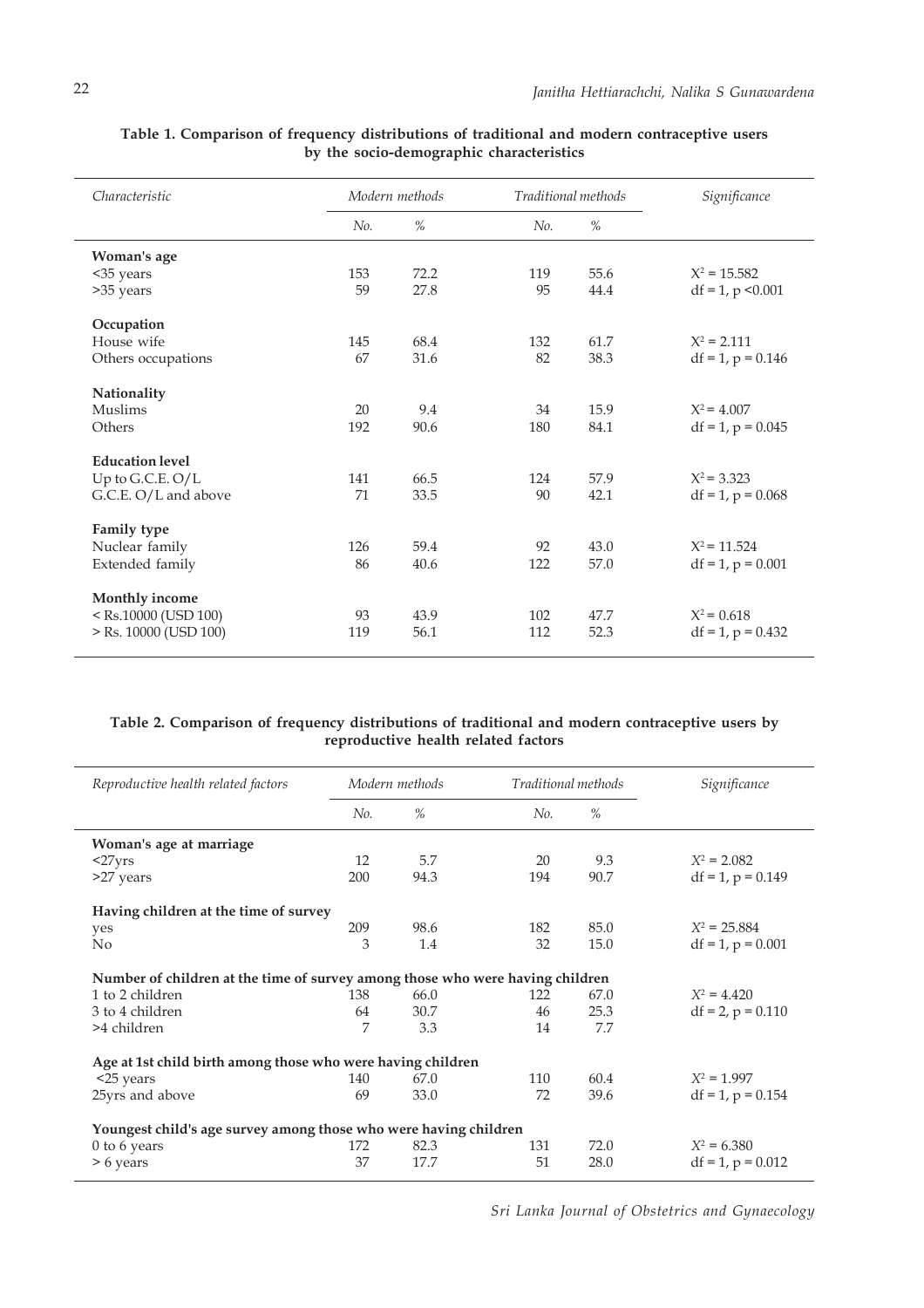| Service related factor                                              |     | Modern methods |     | Traditional methods | Significance           |
|---------------------------------------------------------------------|-----|----------------|-----|---------------------|------------------------|
|                                                                     | No. | $\%$           | No. | $\%$                |                        |
| Ever received detailed information regarding modern family planning |     |                |     |                     |                        |
| Yes                                                                 | 158 | 74.5           | 135 | 63.1                | $X^2 = 6.495$          |
| No                                                                  | 54  | 25.5           | 79  | 36.9                | $df = 1$ , $p = 0.011$ |
| Ever met area PHM                                                   |     |                |     |                     |                        |
| Yes                                                                 | 201 | 94.8           | 200 | 94.4                | $X^2 = 0.353$          |
| No                                                                  | 11  | 5.2            | 14  | 5.6                 | $df = 1$ , $p = 0.552$ |
| PHM ever visited home                                               |     |                |     |                     |                        |
| Yes                                                                 | 192 | 95.5           | 160 | 80.0                | $X^2 = 22.519$         |
| No                                                                  | 9   | 4.5            | 40  | 20.0                | $df = 1$ , p < 0.001   |
| Opinion about services of PHM                                       |     |                |     |                     |                        |
| Positive                                                            | 160 | 81.6           | 112 | 62.6                | $X^2 = 17.065$         |
| Negative                                                            | 36  | 18.4           | 67  | 37.4                | $df = 1$ , p < 0.001   |
| Distance to the field family planning clinic                        |     |                |     |                     |                        |
| $<$ 1 km                                                            | 96  | 45.3           | 66  | 30.8                | $X^2 = 9.425$          |
| 1 $km$ or $>$                                                       | 116 | 54.7           | 148 | 69.2                | $df = 1$ , $p = 0.002$ |
| Ever utilized the field family planning clinic                      |     |                |     |                     |                        |
| Yes                                                                 | 206 | 97.2           | 186 | 86.9                | $X^2 = 15.247$         |
| No                                                                  | 6   | 2.8            | 28  | 13.1                | $df = 1$ , p < 0.001   |
| Opinion regarding field family planning clinic                      |     |                |     |                     |                        |
| Positive                                                            | 166 | 80.6           | 112 | 64.4                | $X^2 = 12.629$         |
| Negative                                                            | 40  | 19.4           | 62  | 35.6                | $df = 1$ , p < 0.001   |

## **related factors associated with contraceptive use**

### **Table 4. Comparison of frequency distributions of traditional and modern contraceptive users by overall knowledge on modern family planning**

| Overall knowledge on<br>modern family planning | Modern methods |      | Traditional methods |      | Significance           |
|------------------------------------------------|----------------|------|---------------------|------|------------------------|
|                                                | No.            | $\%$ | No.                 | %    |                        |
| Good                                           | 67             | 31.6 | 51                  | 23.8 |                        |
| Average                                        | 105            | 49.5 | 98                  | 45.8 | $X^2 = 8.354$          |
| Poor                                           | 40             | 18.9 | 65                  | 30.4 | $df = 2$ , $p = 0.015$ |

# **Table 3. Comparison of frequency distributions of traditional and modern contraceptive users by service**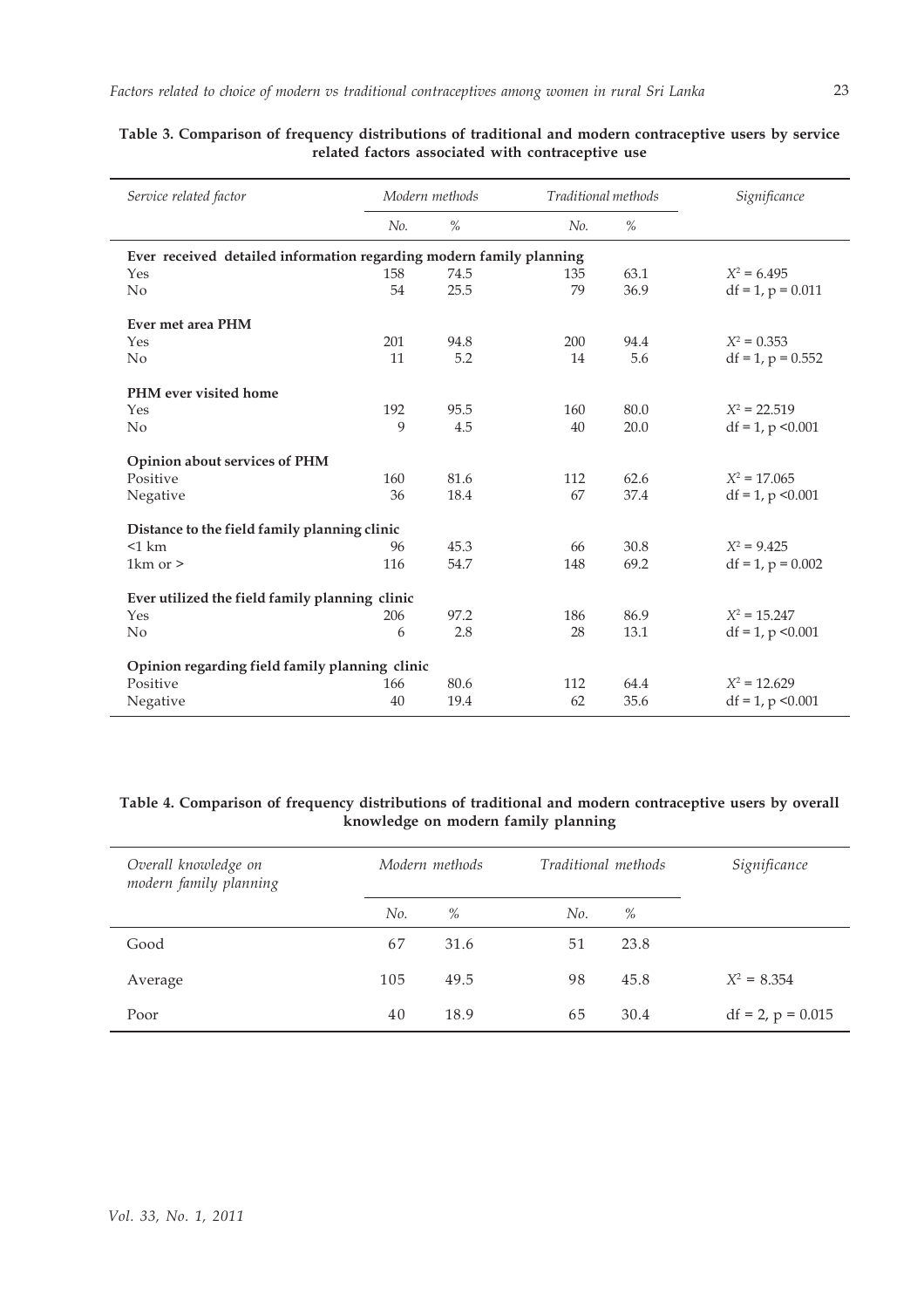### **Discussion**

In the present study we found that significantly higher proportion of women over 35 years preferred traditional methods (p<0.001). The fact that higher proportion of women in late reproductive age and have chosen less effective traditional methods is a concern as failure of the method may lead to elderly pregnancies which are associated with many medical and social problems. A research in Bangladesh in 1986 also confirmed that more women in late reproductive years were using traditional methods<sup>14</sup>. However, a review of qualitative research on choice of family planning methods indicated opposite findings. It reported that young women often relied on traditional methods or abortion rather than modern methods15.

Our study showed that women of Muslim nationality (p=0.045) were relying more on traditional methods. The reason may be related to the religion. This was expressed by Rogow for withdrawal method being the primary contraceptive method (42%) among Muslims in Turkey<sup>16</sup>. A survey done in Bangladesh in 1986 also reported similar findings and attributed it to the religion<sup>14</sup>. In contrary to these, Ullah and the group in Bangladesh found that non-Muslim women were significantly less likely to use modern contraceptives compared to Muslim women<sup>17</sup>.

Though level of education was not significantly associated with the choice of method in the present study, a study conducted in Sri Lanka in 1987 had reported that the use of traditional methods was associated with lower level of education $18$ . Findings from studies in other countries are inconsistent in this regard. In Bangladesh<sup>19</sup> and in Australia<sup>20</sup> educated women had chosen traditional methods while Turkish Demographic Health Surveys found that women with higher education choose modern methods<sup>21</sup>.

We found that living in an extended family was related to the choice of traditional methods (p=0.001) may be due to influence by mothers-in-law and parents who may be having myths on modern methods. Turkish surveys also found that choosing traditional methods was associated with living in overcrowded households<sup>21</sup>.

Family income was not associated with choice of method in our study. This may be due to less variability in family income among study population in rural areas. Bangladesh found that women from higher socioeconomic backgrounds tend to choose traditional methods14,17,19. In contrast, Turkish women with better socioeconomic status chose modern methods<sup>21</sup>.

The reproductive health related factors associated with choice of traditional methods were youngest child's age being over six years (p=0.012).

Women with the age of youngest child being over 6 years or more is considered as a proxy indicator for completion of family, this indicates that majority who had completed family use traditional methods and is at risk of ending up with unwanted pregnancies.

In our study, not having received detailed information regarding modern family planning was associated with use of traditional methods (p=0.011). This highlights the importance of provision of adequate information on modern methods to promote its use among clients. This finding was supported by the review of research on choice of family planning methods which reported that use of hormonal methods were limited by lack of provision of information on them<sup>15</sup>. The fact that even among the traditional users a majority (63.1%) indicated that they had received detailed information regarding modern family planning methods though they have not adopted a modern method, highlights the issue that providing information on the method alone is insufficient to promote the use of modern methods. Distance from field clinic being >1 km (p=0.002) and not having ever utilized clinic services (p<0.001) being associated with choice of traditional methods indicate poor accessibility to services. A study in Ethiopia also found that poor accessibility to be associated with increased use of traditional methods<sup>22</sup>. Furthermore, review of research on choice of family planning found that the use of hormonal methods was limited by obstacles to access<sup>15</sup>. Not being visited at homes by PHM was significantly associated with traditional method use in our study (p<0.001). Exploring the service related factors further, we found that negative opinion about PHM was associated with choice of traditional methods (p<0.001). Furthermore, having negative opinion on family planning clinic services was also found to be related to the choice of traditional methods (p<0.001). These findings are supported by the study done in Bangladesh which showed that the family planning services have very strong and positive influence on choice of contraceptives<sup>14</sup>. This highlights the importance of opinion of clients on the service provider and also the service centre in promoting services.

Having a poor overall knowledge on family planning methods was associated with the choice of traditional methods (p=0.015) in our study. This finding is supported by the review report of qualitative research on choice of family planning methods which highlighted that the use of hormonal methods was limited by lack of knowledge<sup>15</sup>. However, the study in Bangladesh found no association between knowledge about contraceptive methods and choice of a method<sup>14</sup>.

### **Conclusions and recommendations**

Choice of traditional methods was associated with personal factors as well as service gaps which